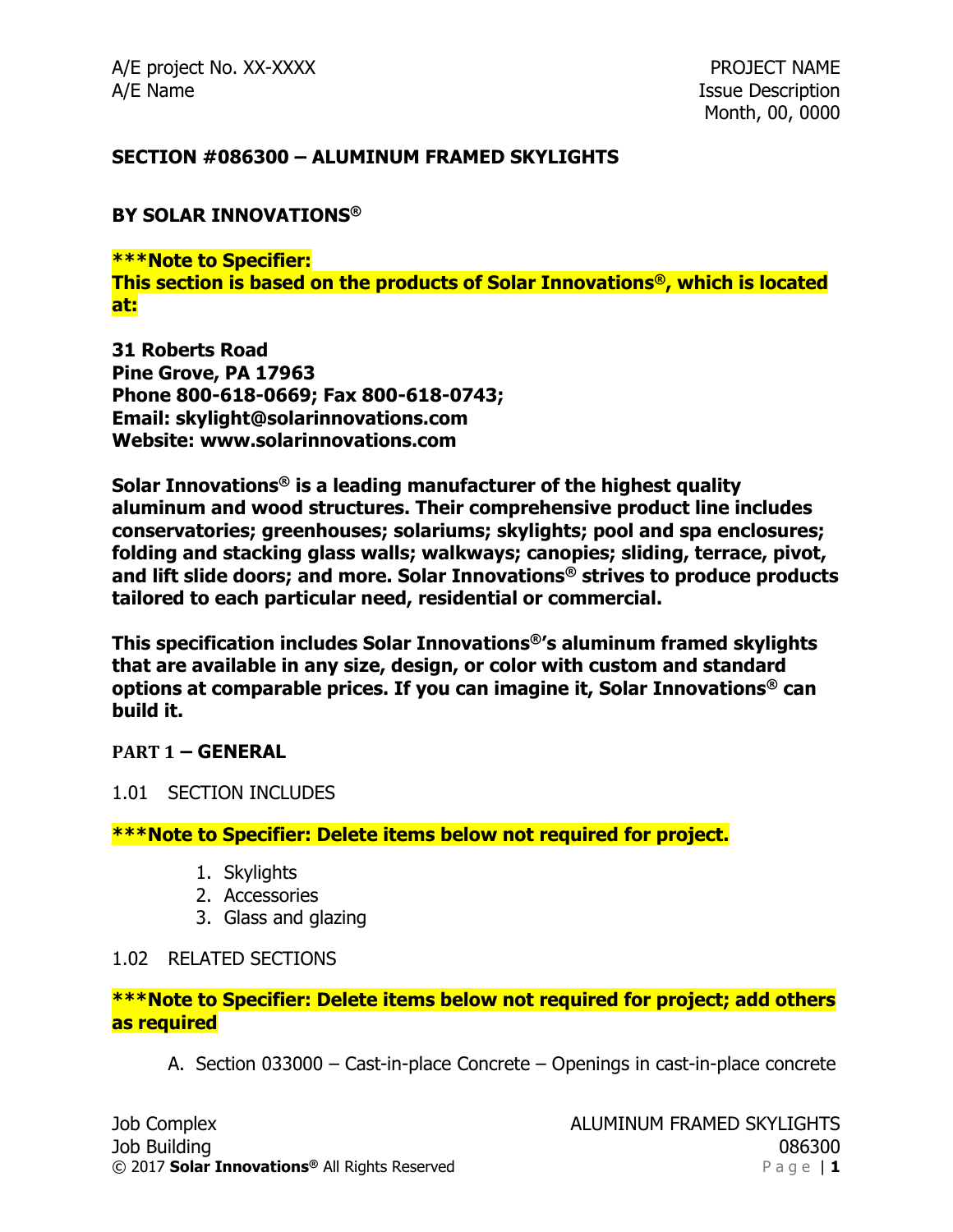- B. Section 034500 Precast Concrete Wall Panels: Opening in precast concrete wall panels.
- C. Section 048100 Unit Masonry Assemblies Openings in masonry
- D. Section 054000 Cold Formed Metal Framing: Framed Openings
- E. Section 061000 Rough Carpentry: Framed Openings
- F. Section 062000 Finish Carpentry: Interior Wood Casing
- G. Section 072100 Thermal insulation: batt insulation at window perimeter
- H. Section 074600 Siding and Trim
- I. Section 076200 Flashing and Sheet Metal: Flashing associated with windows and doors
- J. Section 079200 Joint Sealers

# 1.03 REFERENCE STANDARDS

- A. The latest published edition of a reference shall be applicable to this Project unless identified by a specific edition date
- B. All reference amendments adopted prior to the effective date of this Specification shall be applicable to this Project
- C. All materials, installation, and workmanship shall comply with the applicable requirements and standards addressed within the following references:

# **\*\*\*Note to Specifier: Delete any references below that are not required by the project, and add others as required.**

- 1. AAMA611 Voluntary specifications for anodized architectural aluminum (revised).
- 2. AAMA1503 Voluntary test method for thermal transmittance and condensation resistance of windows, doors, and glazed wall sections
- 3. ASTM A36/A36M Standard specification for carbon structural steel
- 4. ASTM B221/B221M Standard specification for aluminum and aluminumalloy extruded bars, rods, wires, profiles, and tubes
- 5. ASTM B241/B241M Standard specification for aluminum and aluminumalloy seamless pipe and seamless tubes
- 6. ASTM C1115 Standard specification for dense elastomeric silicone rubber gaskets and accessories
- 7. ASTM C864 Standard specification for dense elastomeric compression seal gaskets, setting blocks, and spacers
- 8. ASTM E283 Standard test method for structural performance of exterior windows, curtain walls, and doors by uniform static air pressure difference.
- 9. ASTM E330 Standard test method for structural performance of exterior windows, curtain walls, and doors by uniform static air pressure difference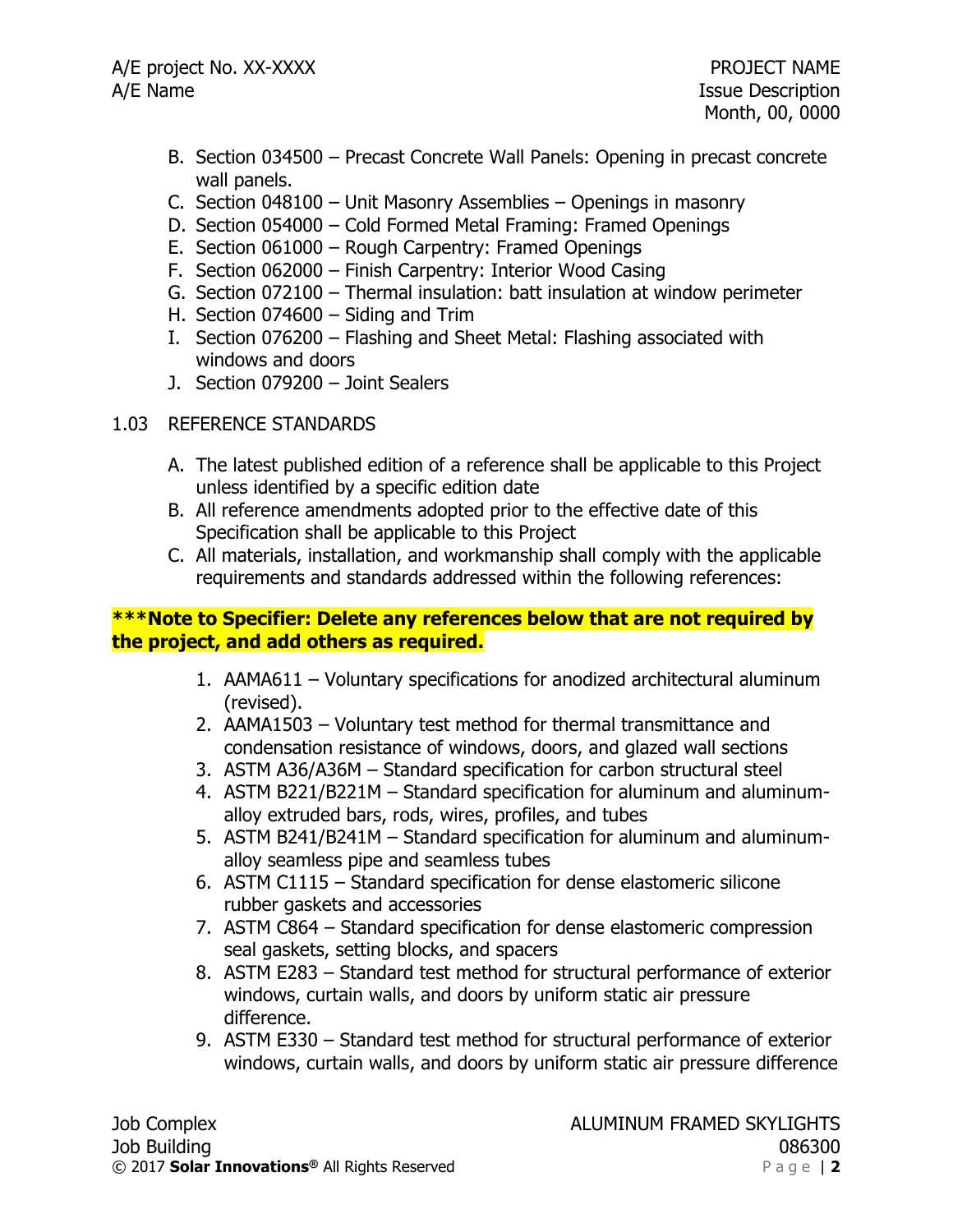- 10.ASTM E331 Standard test method for water penetration of exterior windows, curtain walls, and doors by uniform static air pressure difference
- 11.ASTM E547 Water penetration of exterior windows, curtain walls, and doors.
- 12.ASTM E1886 Standard test method for performance of exterior windows, curtain walls, doors, and impact protective systems impacted by missiles and exposed to cyclic pressure differentials
- 13.ASTM E 1996 Standard specification for performance of exterior windows, curtain walls, doors, and impact protective systems impacted by windborne debris in hurricanes

14.AWS D1 – Structural welding code

15.FGMA – Flat glass marketing association, glazing manual

## 1.04 PERFORMANCE REQUIREMENTS

- A. Air and Water Leakage Design, fabricate, assemble, and erect the aluminum glazed system to be permanently free of significant air leakage. Significant leakage shall be defined as a differential test pressure amounting to 20 percent of specified strength performance pressure required with operable windows doors, or joints (if any) sealed to prevent crack leakage.
	- 1. Significant Air Leakage No more than 0.18 cfm per square foot (projected area of module), determine by ASTM 283
		- a. Supply certified testing report(s) adhering to the requirements set forth by ASTM-E283 at the required pressure of 1.57psf and 76Pa.
		- b. Supply certified testing report(s) adhering to the requirements set forth by ASTM-E281 at the required pressure of 6.24psf and 300Pa.
	- 2. Significant Water Leakage Any uncontrolled penetration of water, determined by ASTM E 331; at test pressure equal to 10% of positive wind pressure design, but not less than 12 psf.
- B. Structural Performance Structural performance as tested in accordance with ASTM-E330; with no glass breakage or permanent damage to fasteners, anchors, hardware, or actuating mechanisms
	- 1. Normal wall deflection should not exceed 1/175 of clear span for span lengths of 13'6" or less and  $1/240 + 1/4$ " for all others. Restrict deflection to ¾" maximum for individual glazing lites.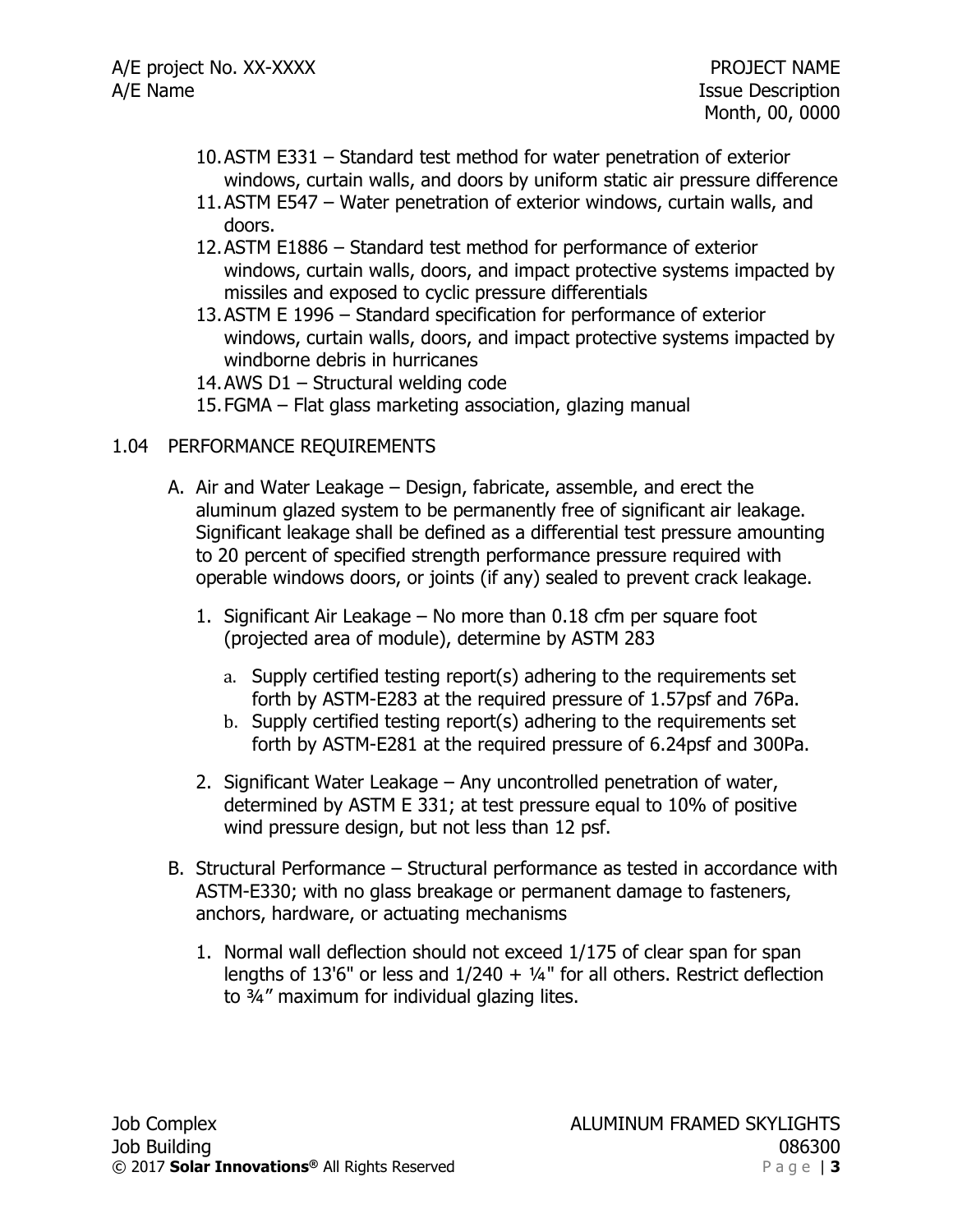- 2. Parallel to wall deflection should not exceed 75% of glass edge clearance. Restrict deflection to L/360 or 1/8" maximum. Restrict deflection to 1/16" maximum above doors and/or windows. It shall be permitted to increase the deflection to 1/8" if the door operation is not affected.
- 3. Deflection of the entire assembly, including, but not limited to, glass, shall not exceed 1 ½"
- C. Thermal Performance Tested values, certifications, and simulation protocols
	- 1. U-Value Unit to comply with the U-value NFRC rated, or simulated in accordance with NFRC 100 protocol, shown in manufacturers latest published data for the glazing and sill specified.
		- a. U-Value requirement Based on glazing (consult manufacturer)
	- 2. Solar Heat Gain Coefficient Unit to comply with the Solar Heat Gain Coefficient NFRC rated, or simulated in accordance with NFRC 200 protocol, shown in manufacturers latest published data for the glazing and sill specified.
		- a. SHGC requirement Based on glazing (consult manufacturer)
	- 3. Visible Light transmittance Unit to be simulated for complete system visible light transmittance for the specific system details including glazing and required sill.
		- a. Visible Light Transmittance– Based on glazing (consult manufacturer)

## 1.05 MANUFACTURER'S CERTIFICATES

### **\*\*\*Note to Specifier: Select the appropriate set of test results for the project details. Delete all other paragraphs.**

- A. SI5600 Pyramid skylight system when tested on a typical unit containing a maximum glass size of 46.06" wide x 56.1875" tall  $(1169.924$ mm x 1427.1625mm) shall meet or exceed the following performance tests.
	- 1. Air Infiltration Test ASTM E283
		- a. Pressure of  $1.6$ psf = 0.18cfm/ft<sup>2</sup> infiltration
		- b. Pressure of  $6.24$ psf = 0.09cfm/ft<sup>2</sup> infiltration
	- 2. Water Penetration Test ASTM E331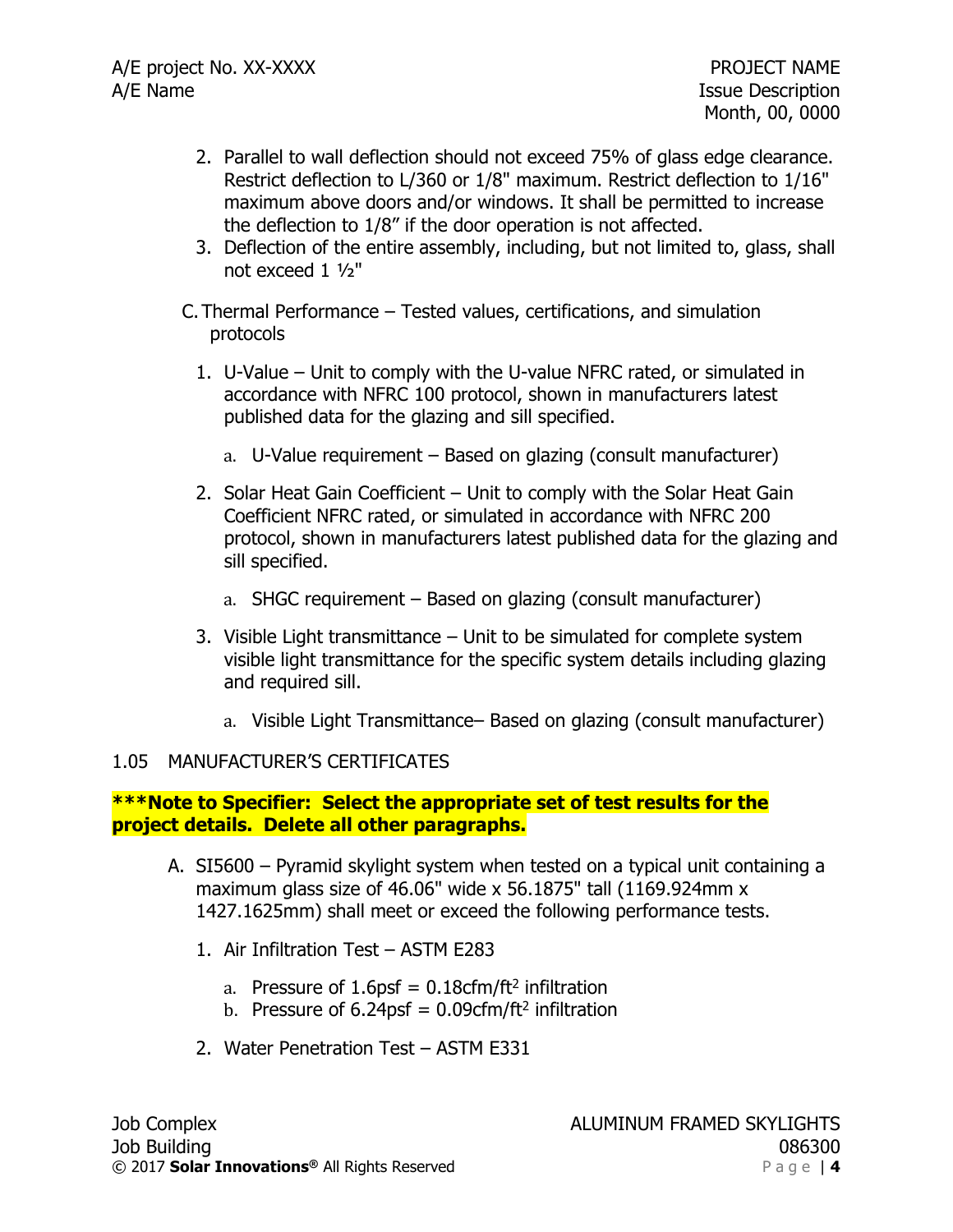- a. Water pressure of 30.0psf 5qph/ft<sup>2</sup> = no leakage
- 3. Uniform Structural Load Test ASTM E330
	- a. Pressure of  $130$ psf exterior =  $0.065$ " permanent set (overload)
	- b. Pressure of 130psf interior =  $0.001$ " permanent set (overload)
- 4. Florida Product Approval
	- a. Impact FL# 11259.1
- B. SI5900 Fixed Pitch Welded Curb skylight system when tested on a typical unit containing a maximum glass size of 50" wide x 98" tall (1270mm x 2489mm) shall meet or exceed the following performance tests.
	- 1. Air Infiltration Test ASTM E283
		- a. Pressure of  $6.24$ psf = 0.04cfm/ft<sup>2</sup>
	- 2. Water Penetration Test ASTM E331 and ASTM E547
		- a. Water pressure of 6.0psf 5qph/ft<sup>2</sup> = no leakage
	- 3. Uniform Structural Load Test ASTM E330
		- a. Pressure of 60psf exterior  $= .004$ " permanent set (overload)
		- b. Pressure of 60psf interior = .003" permanent set (overload)
	- 4. Florida Product Approval
		- a. Impact FL# 11259.3
	- 5. SI5900 Flat Welded Curb skylight system when tested on a typical unit containing a maximum glass size of 33.25" wide x 69" tall (844.55mm x 1752.6mm) shall meet or exceed the following performance tests.
		- a. Air Infiltration Test ASTM E 283
			- (1) Pressure of  $1.6$ psf = <0.01cfm/ft<sup>2</sup>
			- (2) Pressure of  $6.24$ psf =  $< 0.01$ cfm/ft<sup>2</sup>
		- b. Water Penetration Test ASTM E331 and ASTM E547
			- (1) Water pressure of 5qph/ft<sup>2</sup> = 30psf, no leakage
		- c. Design Pressure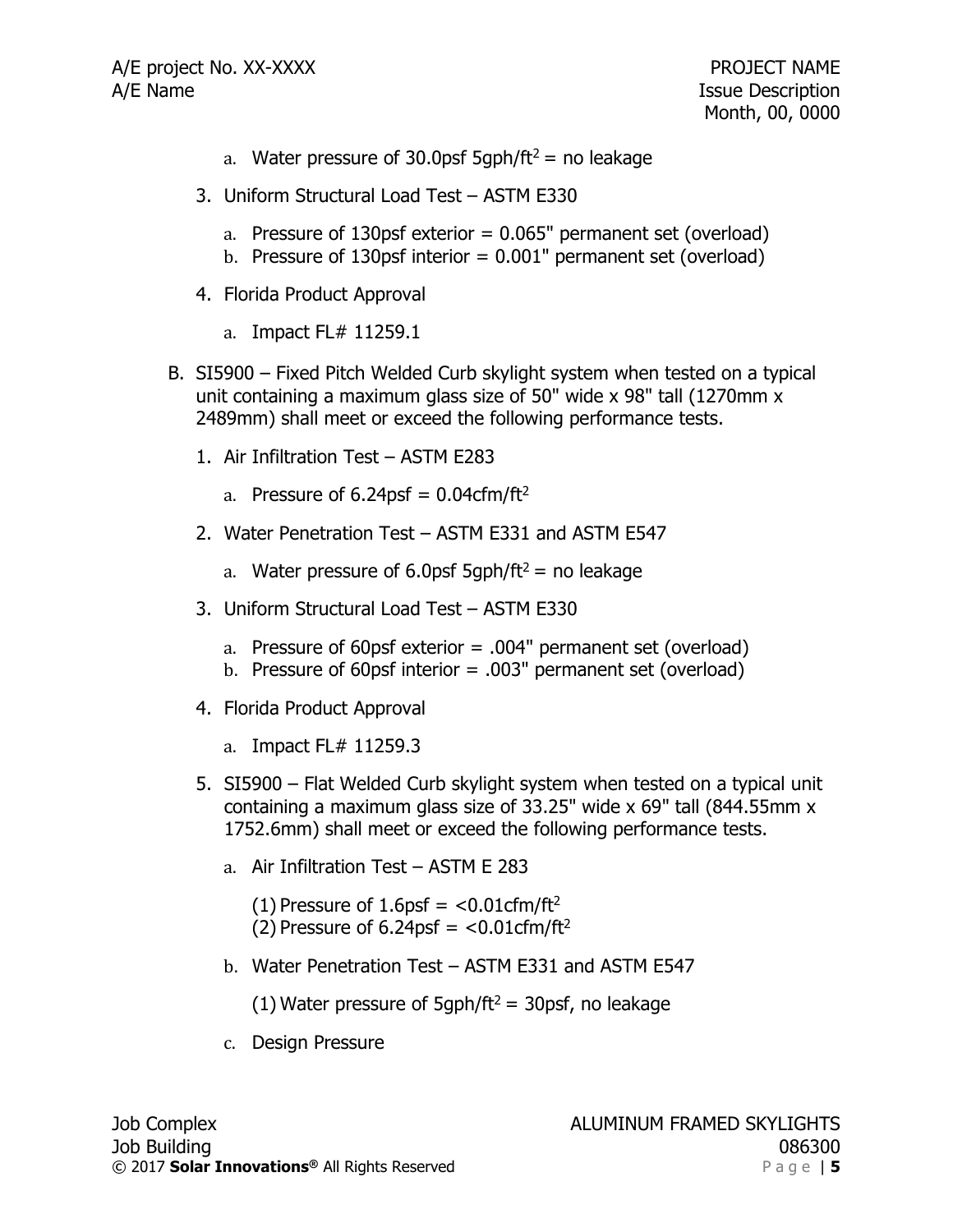$(1) \pm 80$ psf

- d. Thermal Penetration Test AAMA 1503-98
	- (1) Thermal Transmittance (U-Value) =  $0.30$ btu/hr/ft<sup>2o</sup>F
	- (2) Condensation Resistance Fact (CRF) = 52
- e. Florida Product Approval

(1)Impact FL# 11259.2

### 1.06 SUBMITTALS

- A. Submit under the provisions of Section 013000 for review and approval for fabrication.
- B. Shop Drawings Detailed drawings prepared specifically for the project by manufacturer. Include information not fully detailed in manufacturer's standard product data, including, but not limited to, wall elevations and detail sections of every typical composite member. Show opening dimensions, framed opening tolerances, profiles, product components, anchorages, and accessories.
	- 1. Indicate fastener locations, glazing, and hardware arrangements
	- 2. Include schedule identifying each unit, with marks or numbers referencing drawings
	- 3. Must show all surrounding substrates and relevant conditions
	- 4. Must be drawn in the domestic USA by the manufacturer of the system.
- C. Product Data Manufacturer's data sheets on each product to be used, including:
	- 1. Storage and handling requirements and recommendations
	- 2. Preparation instructions and recommendations
	- 3. Installation methods

## **\*\*\*Note to Specifier: Delete color section samples if colors have been preselected.**

- D. Color Samples Two complete color chip sets representing manufacturer's full range of stocked colors with a standard size of 2" x 3" (50mm x 75mm).
- E. Verification Samples required samples for verification of system
	- 1. Aluminum Finish Two samples, minimum size of  $2'' \times 3''$  (50mm x 75mm), representing actual product and color.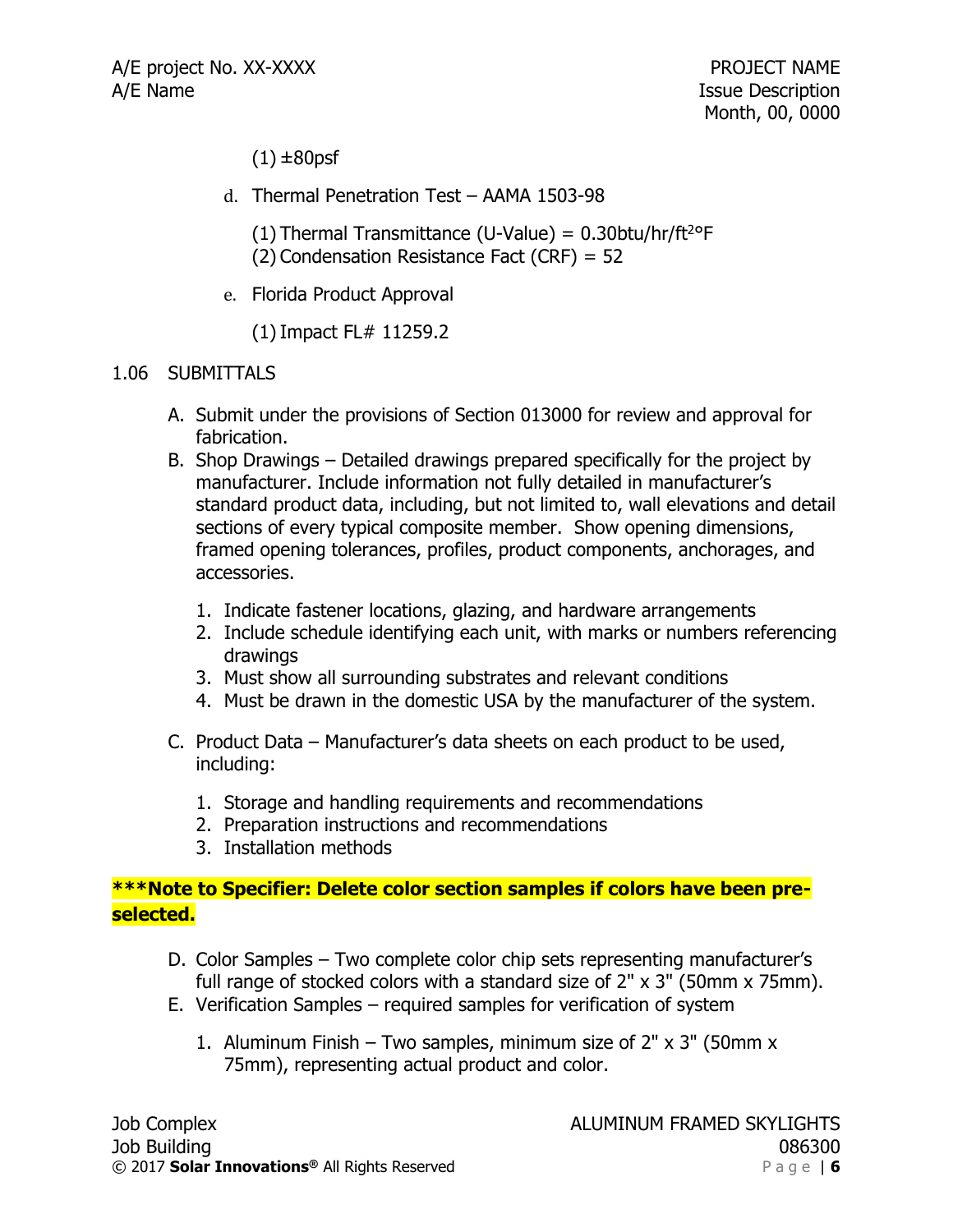- 2. Wood Finish Two samples, minimum size of 2" x 5" (50mm x 127mm), representing actual product and color.
- 3. Glazing Two samples, minimum size of  $12" \times 12"$  (300mm x 300mm), representing specified glass, including coatings and/or frit pattern(s).

### **\*\*\*Note to Specifier: Assembly sample provided upon request only.**

4. Assembly Sample – One sample illustration connection details with a maximum size of 12" x 12" x 12". Glazing included as offered by glass supplier. Sample developed to best represent the specified product.

### 1.07 QUALITY ASSURANCE

- A. Manufacturer qualifications company shall be a company specializing in the manufacturing of products specified in this section. Manufacturer shall have at least nineteen (19) years of experience in fabrication and erection of projects of similar scope.
	- 1. Manufacturer must use an extruded aluminum system comprised of domestically produced aluminum and is fabricated/assembled in the USA.
	- 2. Manufacturer must be recognized by NAMI.
	- 3. Manufacturer must be a member in good standing of the National Sunroom Association (NSA).
	- 4. Manufacturer must be a member in good standing of the National Greenhouse Manufacturer's Association (NGMA).
	- 5. Manufacturer must be a member in good standing of the National Glass Association (NGA).
	- 6. Manufacturing facility must have achieved Gold LEED certification
- B. Installer Qualifications Installer shall be experienced in performing the work of this section that has specialized in installation of work similar to that required for this project for a minimum of nineteen (19) years.

**\*\*\*Note to Specifier: Include a mock-up if the project size and/or scope warrant taking such a precaution. The following is one example of how a mock-up on a large project might be specified. When deciding on the extent of the mock-up, consider all the major different types of work on the project and consult with product manufacturer prior to selection.**

C. Mock-ups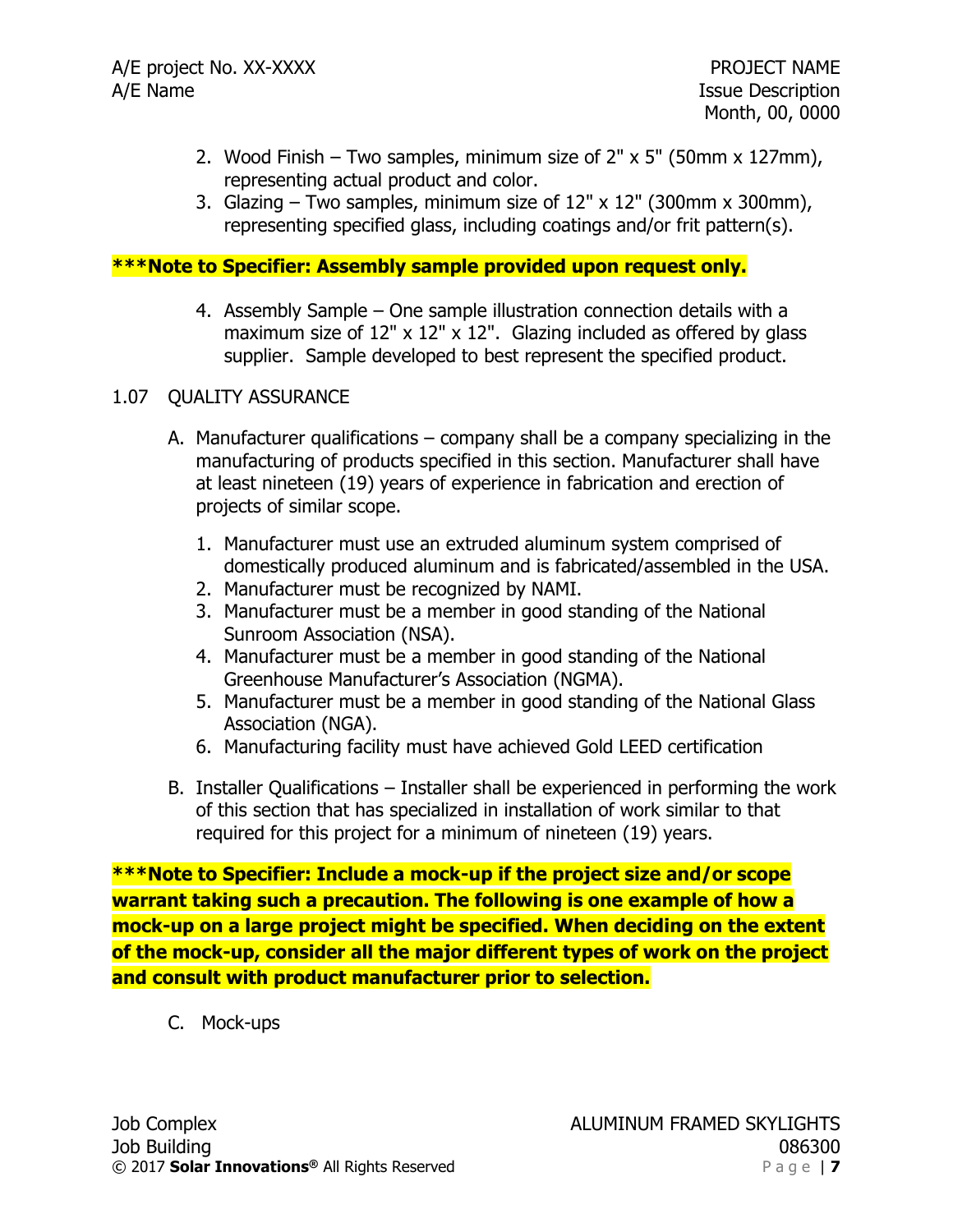- 1. Provide a mock-up for evaluation of surface preparation techniques and application workmanship.
	- a. Approximate size:
	- b. Finish areas designated by Architect
	- c. Do not processed with remaining work until workmanship, color, and sheen are approved by Architect.
	- d. Refinish mock-up area as required to produce acceptable work.
	- e. Incorporate accepted mock-up as part of the Work.

### 1.08 DELIVERY, STORAGE, AND HANDLING

- A. Deliver products to the jobsite freight prepaid.
- B. Store products in manufacturer's original unopened packaging, covered to protect factory finishes from damage, precipitation, and construction dirt until ready for installation
- C. Store materials off construction grounds in a secure location that is a dry, covered area and protected from weather conditions
- D. Inspect and report any freight damages to the manufacturer immediately.

### 1.09 PROJECT CONDITIONS

- A. Maintain environmental conditions (temperature, humidity, and ventilation) within limits recommended by manufacturer for optimal results. Do not install products under environmental conditions outside manufacturer's absolute limits.
- B. Perform structural silicone sealant work when air temperature is above 10° F (minus 12° C)

### 1.10 WARRANTY

- A. Provide manufacturer's limited warranty that all components are warranted for one (1) year for cases of normal use. Many components are also warranted by the original manufacturers for greater lengths of time. Reference original warranty for complete warranty time frames.
- B. Warranty Addendum Manufacturer offers extended warranties and service contracts on a per job basis.

**\*\*\*Note to Specifier: Delete warranties below that do not apply to the selected finish(es).**

C. Frame Finish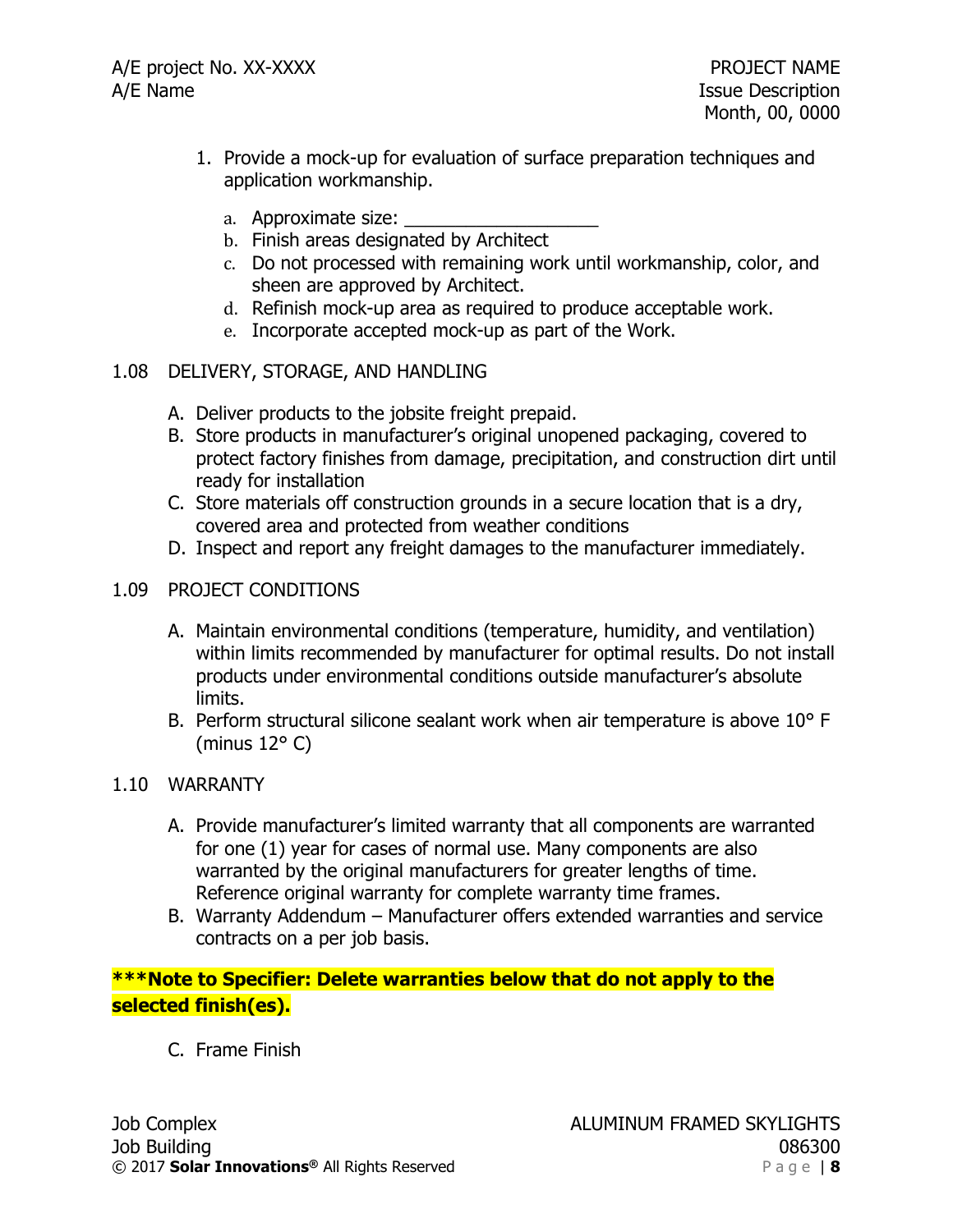- 1. For anodized finishes provide a warranty of five (5) years.
- 2. For stock color AAMA 2605 finishes with 2-3 coats powder or liquid dependent on color and/or application, provide paint manufacturer's warranty for color and film integrity for at least fifteen (15) years from date of application.
- 3. For custom color AAMA 2605 finishes with 2-3 coats powder or liquid dependent on color and/or application, provide paint manufacturer's warranty for color and film integrity for at least fifteen (15) years from date of application.
- 4. For stock color AAMA 2604 finishes with 2 coats powder or liquid, provide warranty for color and film integrity for ten (10) years from date of application.
- 5. For custom color AAMA 2604 with 2 coats powder or liquid, provide paint manufacturer's warranty for cracking and pulling integrity for ten (10) years from date of application.
- 6. For stock AAMA 2603 finishes with 1 coat liquid only, thermosetting acrylic resin finishes, provide warranty for cracking and pulling integrity for five (5) years from date of application.
- 7. For custom color AAMA 2603 finishes with 1 coat liquid only, provide paint manufacturer's warranty for cracking and pulling integrity for at least five (5) years from date of application.
- 8. Custom warranty period, \_\_\_\_ years, to be approved and accepted in writing by Solar Innovations® based on project's scope and application

**\*\*\*Note to Specifier: Under extreme conditions, warranties for glazing may be less than 20 years. Verify conditions with manufacturers. Delete the following paragraph if not required; edit to suit conditions.**

D. For glazing, provide glazing manufacturer's standard warranty against defective materials, delamination, seal failure, and defects in manufacturing for up to twenty (20) years.

## **PART 2 PRODUCTS**

- 2.01 ACCEPTABLE MANUFACTURERS
	- A. Product based on Solar Innovations® Skylight Systems, as provided by: Solar Innovations® 31 Roberts Road Pine Grove, PA 17963 Phone 800-618-0669 / Fax: 800-618-0743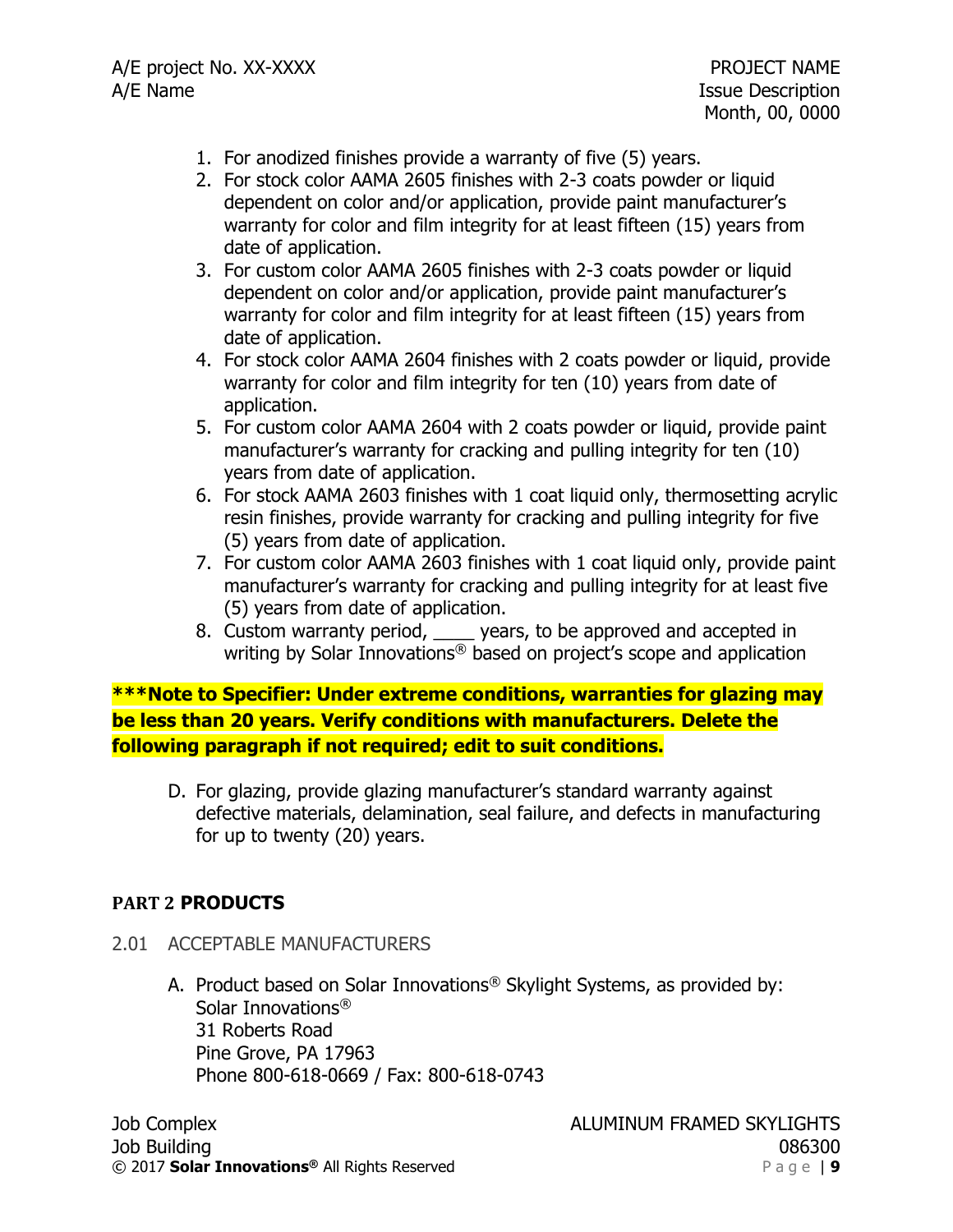Email: [skylight@solarinnovations.com](mailto:skylight@solarinnovations.com)

Website: [www.solarinnovations.com](http://www.solarinnovations.com/)

**\*\*\*Note to Specifier: Delete one of the following two paragraphs; coordinate with requirements of Division 1 section on product options and substitutions.**

- B. Substitutions not permitted
- 2.02 SKYLIGHTS
	- A. Skylight SI5006
		- 1. Dimensions
			- a. Width  $-\underline{\hspace{2cm}}$
			- b. Length  $-\underline{\hspace{2cm}}$
			- c. Projection  $-$
			- d. Ridge Height  $-$
			- e. As indicated on Drawings

**\*\*\*Note to Specifier: Through use of custom curves composed of laminated glass, custom curved eave structures can be provided with roof pitches varying from a 2/12 to an 8/12 and can meet any specified length. Straight eave enclosures can be designed with any roof pitch from 2/12 to 12/12 or greater.**

- f. Roof Pitch  $-\underline{\qquad}$
- g. Eave Height  $-\underline{\hspace{2cm}}$
- 2. Configuration

## **\*\*\*Note to Specifier: Delete one of the following two paragraphs**

- a. Straight Eave
- b. Curved Eave

## **\*\*\*Note to Specifier: Delete one of the following three paragraphs**

- c. Double Pitch/ Even Span
- d. Lean-to
- e. Single Slope

**\*\*\*Note to Specifier: Consult manufacturer prior to completing this section of the specifications to verify glass solution matches intended application**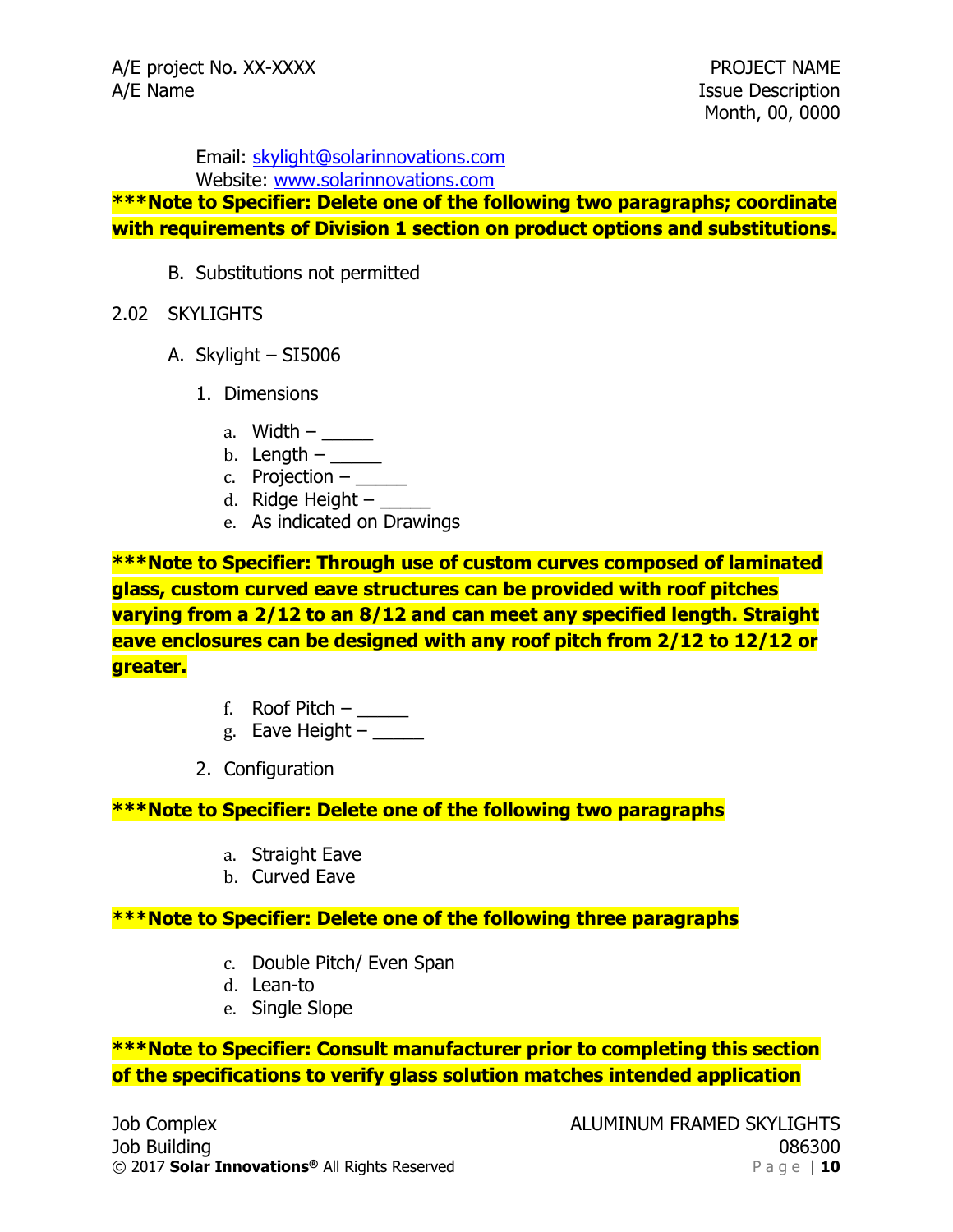**and safety requirements (laminated layers) of product. The manufacturer will select the type of glazing for the project based on project location, site, use of structure, and input from the Architect. If glazing type has been determined, modify the following to indicate type, thickness, tint, and other specific requirements.**

- B. Glazing
	- 1. Single pane glazing options (define variances between sloped and vertical glazing as needed.)
		- a. 3/16" (5mm) float glass
		- b. ¼" (7mm) float glass
		- c. Polycarbonate
		- d. Other: \_\_\_\_
	- 2. Double pane glazing options (verify variances between sloped and vertical glazing as needed.)
		- a. 1" insulated glass unit
			- (1) Outboard glazing lite  $-3/16$ " tempered clear glass with LoE 272 low-emissivity coating on surface two
			- (2) Air spacer Stainless Steel spacer with dual seals of polyisobutylene/silicone and filled with argon gas
			- (3) Vertical inboard glazing lite  $-3/16$ " tempered clear glass
			- (4) Sloped inboard glazing lite  $-5/16$ " annealed clear laminated glass with an .060PVB interlayer
	- 3. Specialty glazing options (job specification sections can be provided for the following specialty glazing options.)

# **\*\*\*Note to Specifier: Discuss all specialty glazing options with the manufacturer to determine viability, benefits, and recommended installation locations.**

- a. Electrochromic Glass glazing system that can be controlled through a building automation system, greenhouse automation system, or manually; shading, glare, and HVAC can all be controlled.
- b. Thermochromic Glass glazing system that is 'tinted' via natural heat
- c. Solera Glass Install Solera light diffusion glazing system.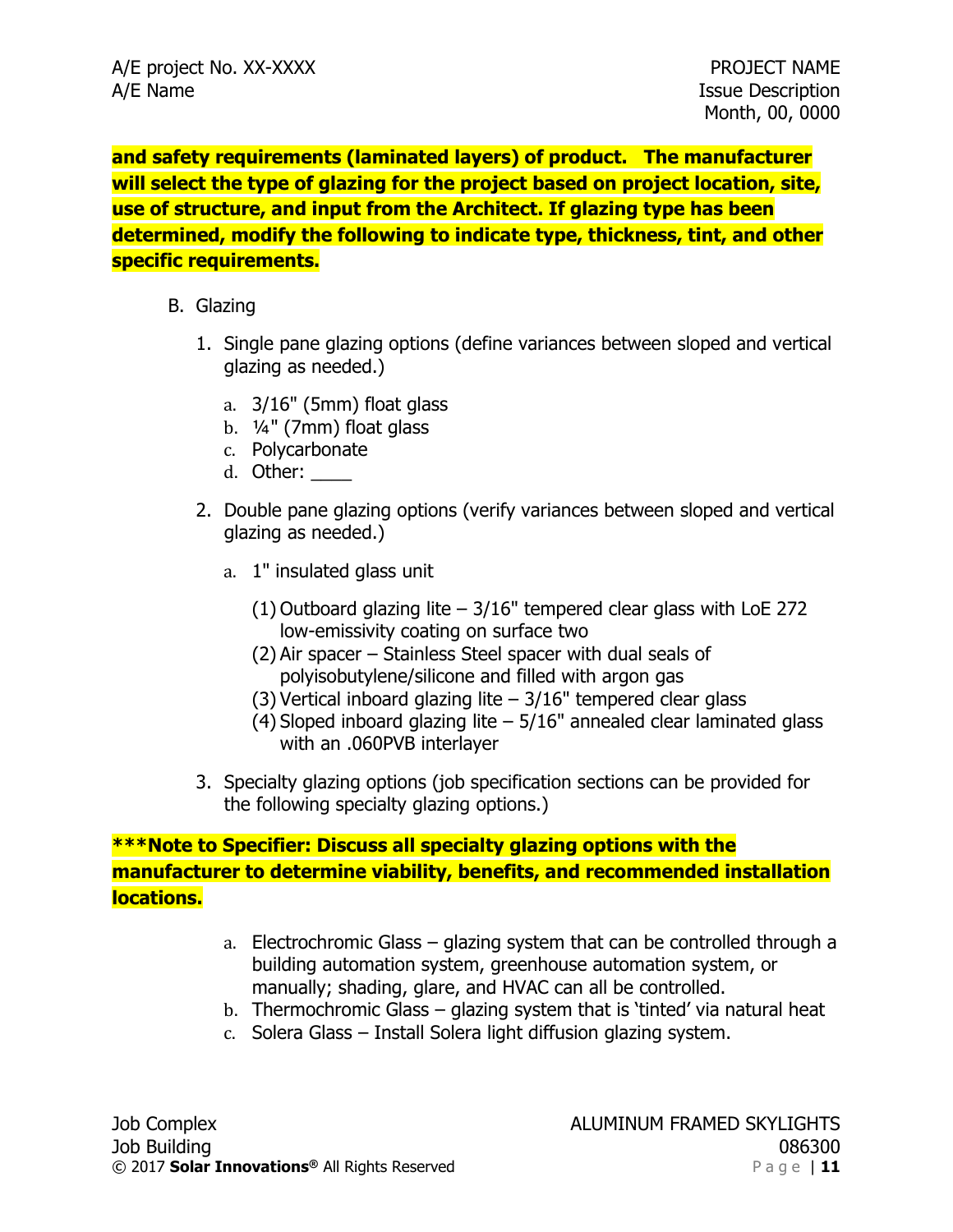- d. Lumira Polycarbonate Lumira (formerly AeroGel) filled polycarbonate panels to control light diffusion and insulation characteristics.
- 4. Glazing Accessories
	- a. Decorative Mullions
	- b. Interior Grids  $3/16''$  x  $5/8''$  (4.76mm x 15.87mm)
	- c. Simulated Divided Lites  $-3/8$ " x 5/8" (9.52mm x 15.87mm)
	- d. Applied Grids
		- (1) ¾" traditional grids
		- (2) 1 ¼" traditional grids
		- (3) 7/8" colonial grids
		- (4) 7/8" ogee grid
		- (5) ¾" low profile grid
	- e. Decorative Raised Panels
- C. Framing Members
	- 1. Framing Members Aluminum
	- 2. Framing Members Solid wood interior, aluminum exterior; aluminum base plate and pressure cap system. Dependent upon structural requirements.

**\*\*\*Note to Specifier: Edit paragraphs appropriately. Consult manufacturer to determine which framing meets project specific requirements.**

- a.  $SI5206$  LD Residential System 2" (50mm) by:
	- (1) 2" (50mm), not including glazing depth.
	- (2) 2 13/16" (71mm), not including glazing depth.
	- $(3)$  5  $\frac{1}{2}$ " (139.7mm), not including glazing depth.
	- (4) 8" (203.2mm), not including glazing depth.
- b. SI5256 HD Residential System  $2\frac{1}{2}$ " (63.5mm) by
	- (1) 4" (101.6mm), not including glazing depth.
	- (2) 6" (152.4mm), not including glazing depth.
	- (3) 7" (177.8mm), not including glazing depth.
	- (4) 8" (203.2mm), not including glazing depth.
- c. Framing Member Cross Section As required to accomplish performance criteria.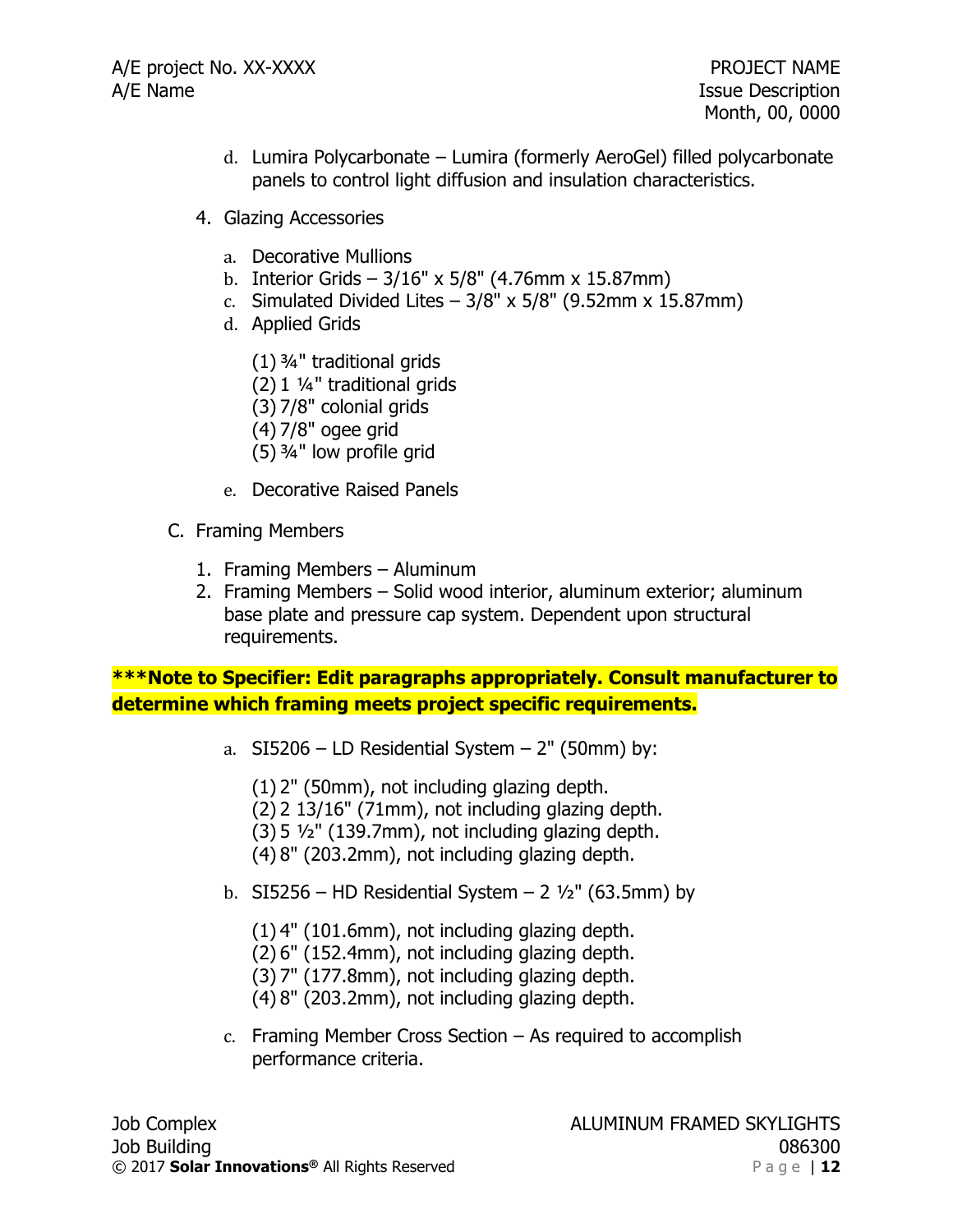d. Framing Member Cross Section -

**\*\*\*Note to Specifier: The following is applicable only on curved eave evenspan structures. 30 ½" bay centers are the only option available for 30° pitch.** 

- e. Bay Centers
	- (1) Bay Centers 30.5" (774.7mm)
	- (2) Bay Centers 38" (965.2mm)
	- (3) Bay Centers 46.5" (1181.1mm)
	- (4) Custom Bay Centers: \_\_\_

## **\*\*\*Note to Specifier: Retain or add accessories desire for structure. All accessories must be included in submitted architectural drawings.**

- C. Accessories all operable accessories must include a thermal break
	- a. Ridge Vents (Must be thermally broken)
	- b. Eave Vents (Must be thermally broken)
	- c. Appliques
	- d. Corners
	- e. Corner Posts
	- f. Ridge Crests
	- g. Moldings
	- h. Decorative Crown
	- i. Decorative Gutter
	- j. Palladian
	- k. Trims
	- l. Grids
	- m. Finials
	- n. Transom Band

**\*\*\*Note to Specifier: Provide the design intent of the mullions here or as indicated on the Drawings. For instance, the design may call for the use of mullion to break up the glass to match the pattern on an existing structure. Any type of guideline for design the Architect can provide will assist the manufacturer in a workable design solution. Select one of the following options or modify to reflect actual design intents. Obtain the manufacturer's approval of design shown on Drawings.**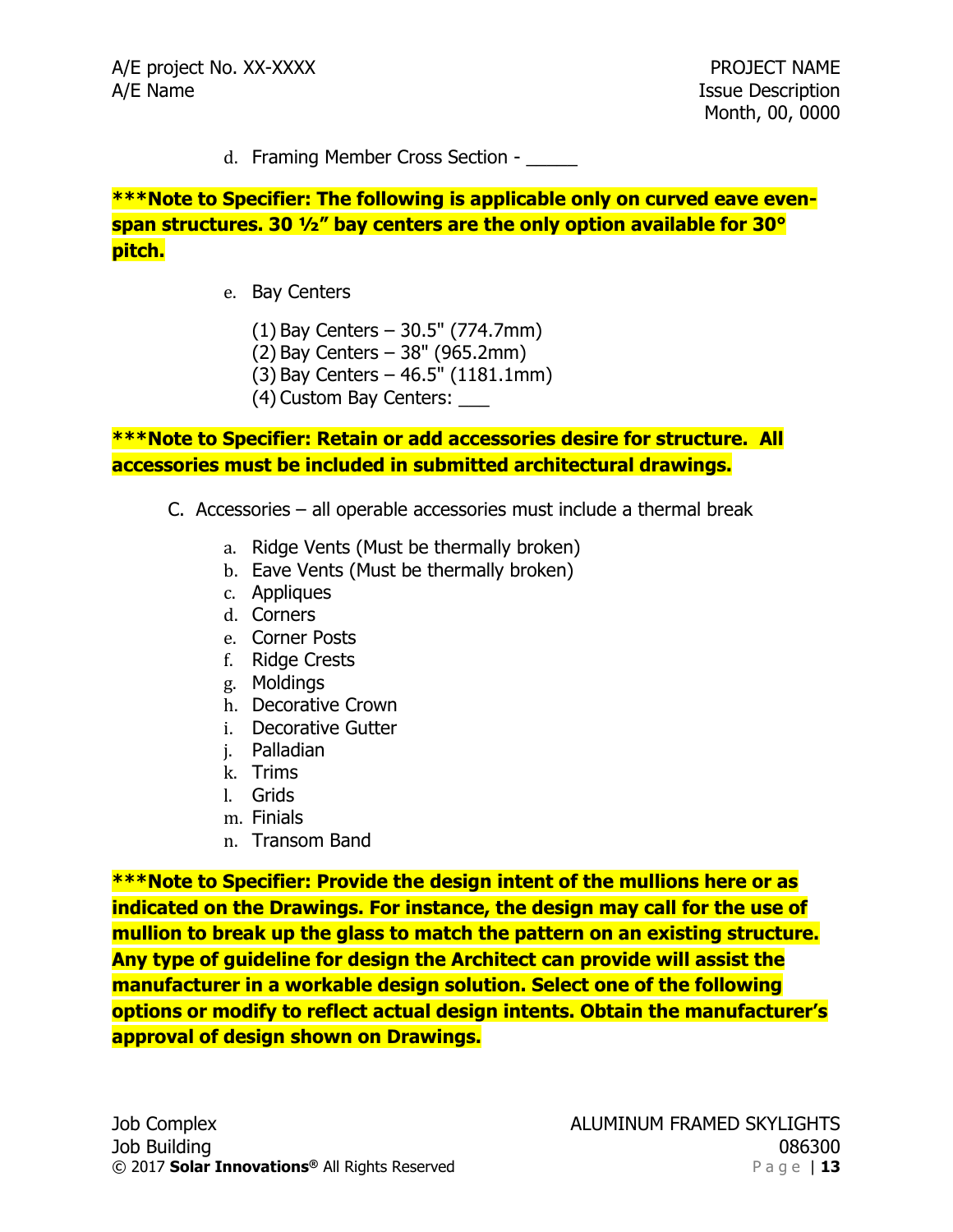- o. Mullion and Purlin Design
	- (1) Basic Mullion and Purlin Design Uniform bay widths; dimension as recommended by manufacturer.
	- (2) Basic Mullion and Purlin Design As indicated on the Drawings.

**\*\*\*Note to Specifier: Many code jurisdictions have their own local code requirements. Provide local code requirements under which the project is being designed; i.e. Uniform Building Code, 1997 Edition with local amendments. If project location is only national code jurisdiction, indicate as such.**

D. Local Code Jurisdiction - \_\_\_\_\_\_

#### 2.03 MATERIALS

- A. Aluminum 6063-T52, 6063-T6, or 6061-T6 alloy and temper. Other alloys and tempers may be used for non-structural members provided they do not void the required warranties. Indicate alloys and tempers clearly on shop drawings and in structural calculations.
	- 1. Framing Members Thickness based on design loading, cross sectional configuration, and fabrication requirement.
	- 2. Aluminum Flashing and Closures Minimum of 0.040" (1mm) thick.
	- 3. Snap-on Covers and Miscellaneous Non-structural trim Minimum thickness recommended by the manufacturer.
- B. Insulated Panels Expanded polystyrene; provide at all filler panels and sheet metal members.

**\*\*\*Note to Specifier: Upon request, the manufacturer also offers their systems in other hard woods, such as redwood, cherry, or Spanish cedar. Delete this paragraph if wood is not desired. Delete the prohibition for laminated members if acceptable to manufacturer. Wood system are clad in aluminum.** 

C. Wood – Solid wood mahogany; laminated members permitted for structural purpose, except in high moisture environments.

**\*\*\*Note to Specifier: Upon request, FSC Certified components may be available. Check with manufacturer prior to completing this section.** 

1. FSC Certified Components required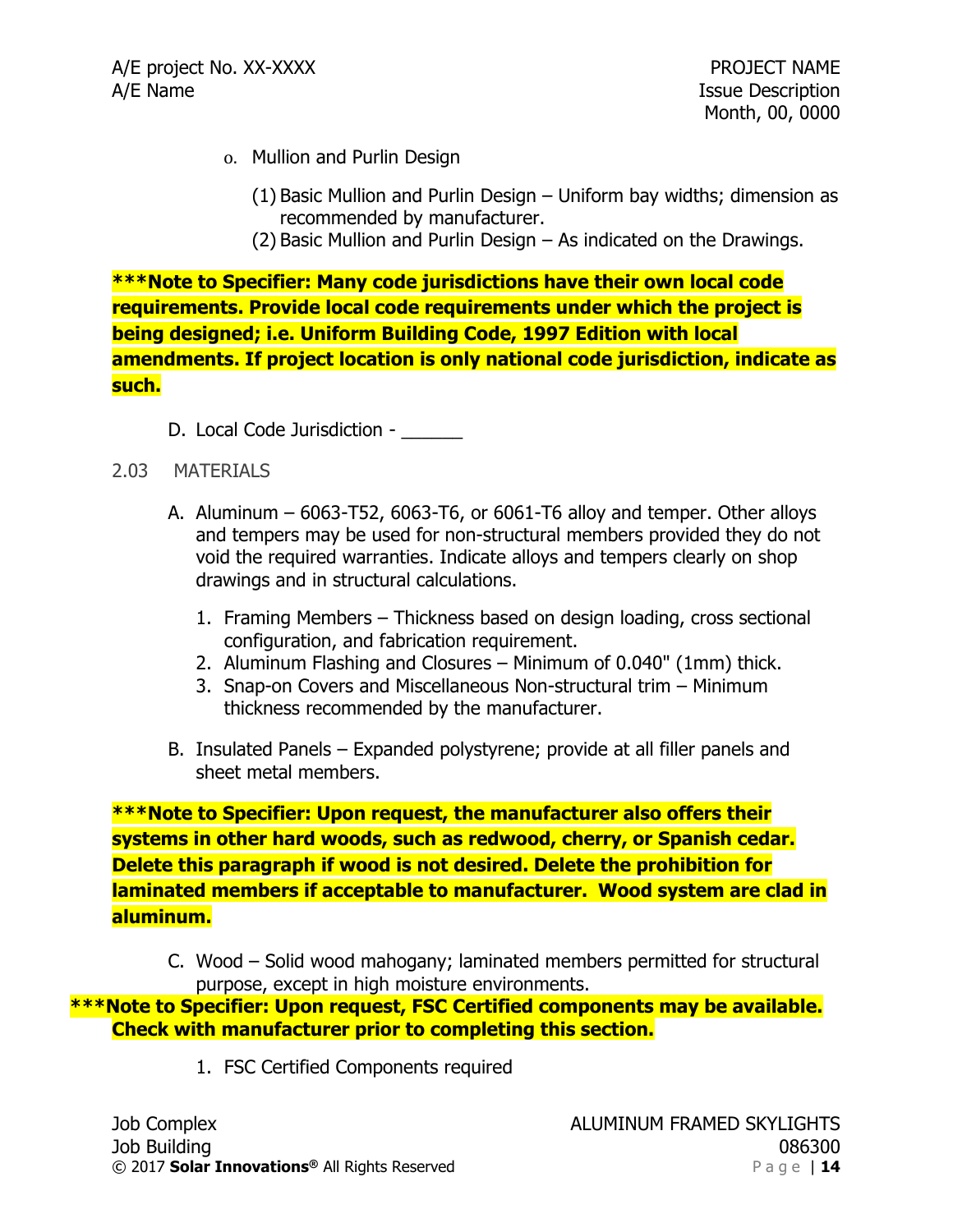- 2. NO Specialty Wood Requirements
- D. Glazing See Product Section
- E. Glazing Gaskets Compression type design, replaceable, EPDM, complying with ASTM C 864, with solid strand cord to prevent shrinkage.
	- 1. Completely compatible with glazing sealant to be used
	- 2. Profile and hardness as necessary to maintain uniform pressure for watertight seal
	- 3. Manufacturer's standard black color
- F. Flashings Sheet aluminum, same finish as for system components; secured with concealed fastening method or fastener with head finished to match; thickness as required for conditions encountered.

# **\*\*\*Note to Specifier: Verify with manufacturer if internal reinforcing is required based on framing material, size, and configuration.**

- G. Internal Reinforcing
	- 1. ASTM A36/A36M for carbon steel; or ASTM B308/B308M for structural aluminum
	- 2. Shapes and sizes to suit installation
	- 3. Shop coat steel components after fabrication with manufacturer recommended primer
- H. Setting Blocks, Edge Blocks, and Spacers As required by manufacturer and compatible with insulated glass where required
- I. Structural Glazing Sealant Manufacturer's Standard; black
- J. Perimeter Sealant Manufacturer's Standard color to match framing finish if available, otherwise color as selected from manufacturer's standard range
- K. Anchors and Fasteners
	- 1. Aluminum and Stainless Steel of type which will not cause electrolytic action or corrosion
	- 2. Zinc cadmium-plated fasteners may be used if acceptable to manufacturer.
	- 3. Finish exposed fasteners to match aluminum frame
- L. Accessories Provide accessories as schedule to achieve design intent and environmental control.

### 2.04 FINISHES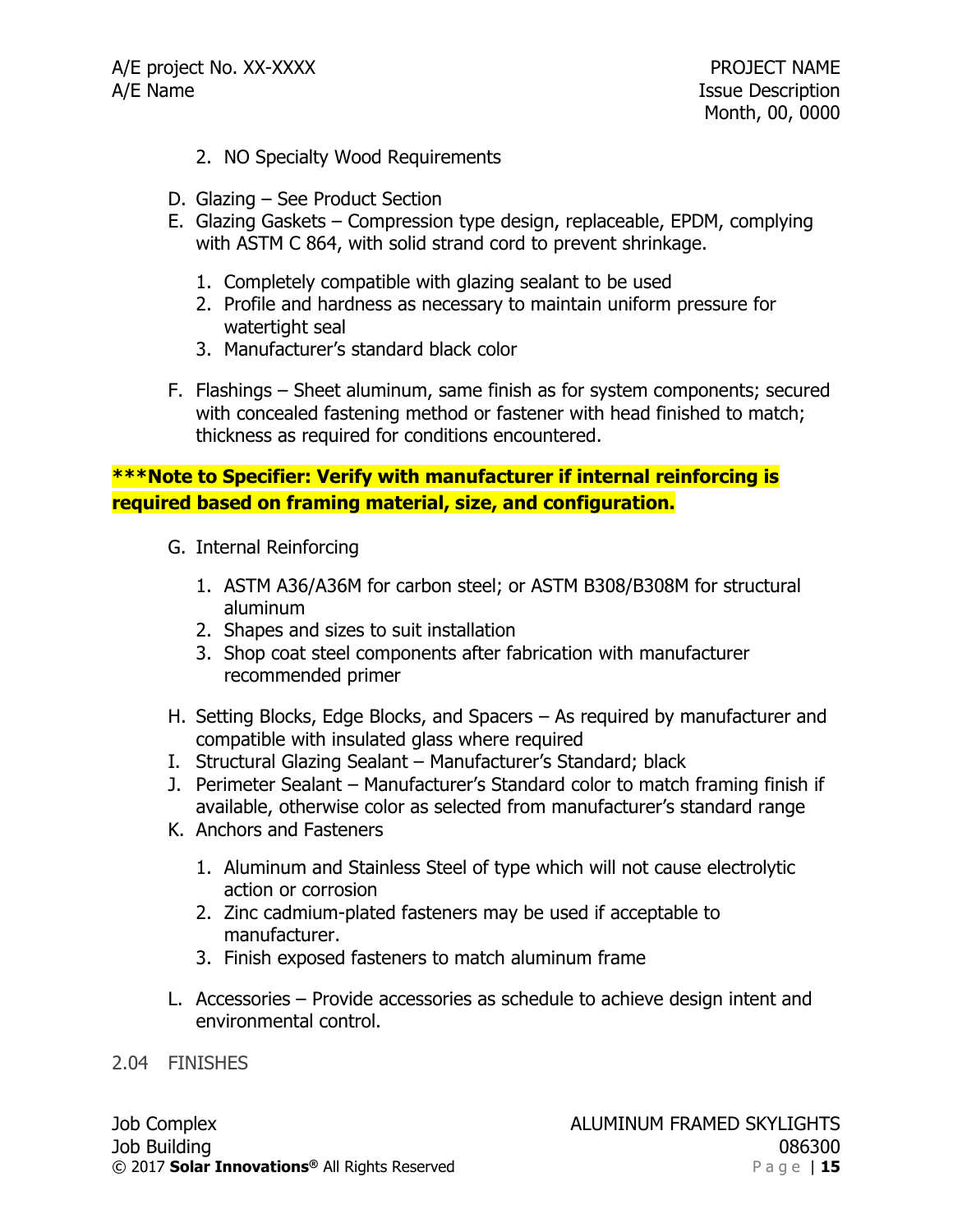**\*\*\*Note to Specifier: Delete all but one of the following frame finishes. If more than one finish is required, indicate the locations where each is to be used on the architectural drawings.**

- A. Aluminum Finishes
	- 1. Unfinished Aluminum: Mill
	- 2. Aluminum Finish: Anodized complying with AAMA 611
		- a. Color: Clear (Class I)
		- b. Color: Dark Bronze
	- 3. Aluminum Finish: AAMA 2605 finish
		- a. Color: Manufacturer's standard bronze color
		- b. Color: Manufacturer's standard Hartford green color
		- c. Color: Manufacturer's standard white color
		- d. Color: Manufacturer's standard sandstone color
		- e. Color: Manufacturer's standard black color
		- f. Color: Manufacturer's standard natural clay color
	- 4. Aluminum Finish: AAMA 2604 finish
		- a. Color: Manufacturer's standard bronze color
		- b. Color: Manufacturer's standard Hartford green color
		- c. Color: Manufacturer's standard white color
		- d. Color: Manufacturer's standard sandstone color
		- e. Color: Manufacturer's standard black color
		- f. Color: Manufacturer's standard natural clay color
	- 5. Aluminum Finish: AAMA 2603 finish
		- a. Color: Manufacturer's standard bronze color
		- b. Color: Manufacturer's standard Hartford green color
		- c. Color: Manufacturer's standard white color
		- d. Color: Manufacturer's standard sandstone color
		- e. Color: Manufacturer's standard black color
		- f. Color: Manufacturer's standard natural clay color

# **\*\*\*Note to Specifier: If a custom color or a different type of finish is required, verify availability with manufacturer and enter a description below.**

6. Aluminum Liquid Finish: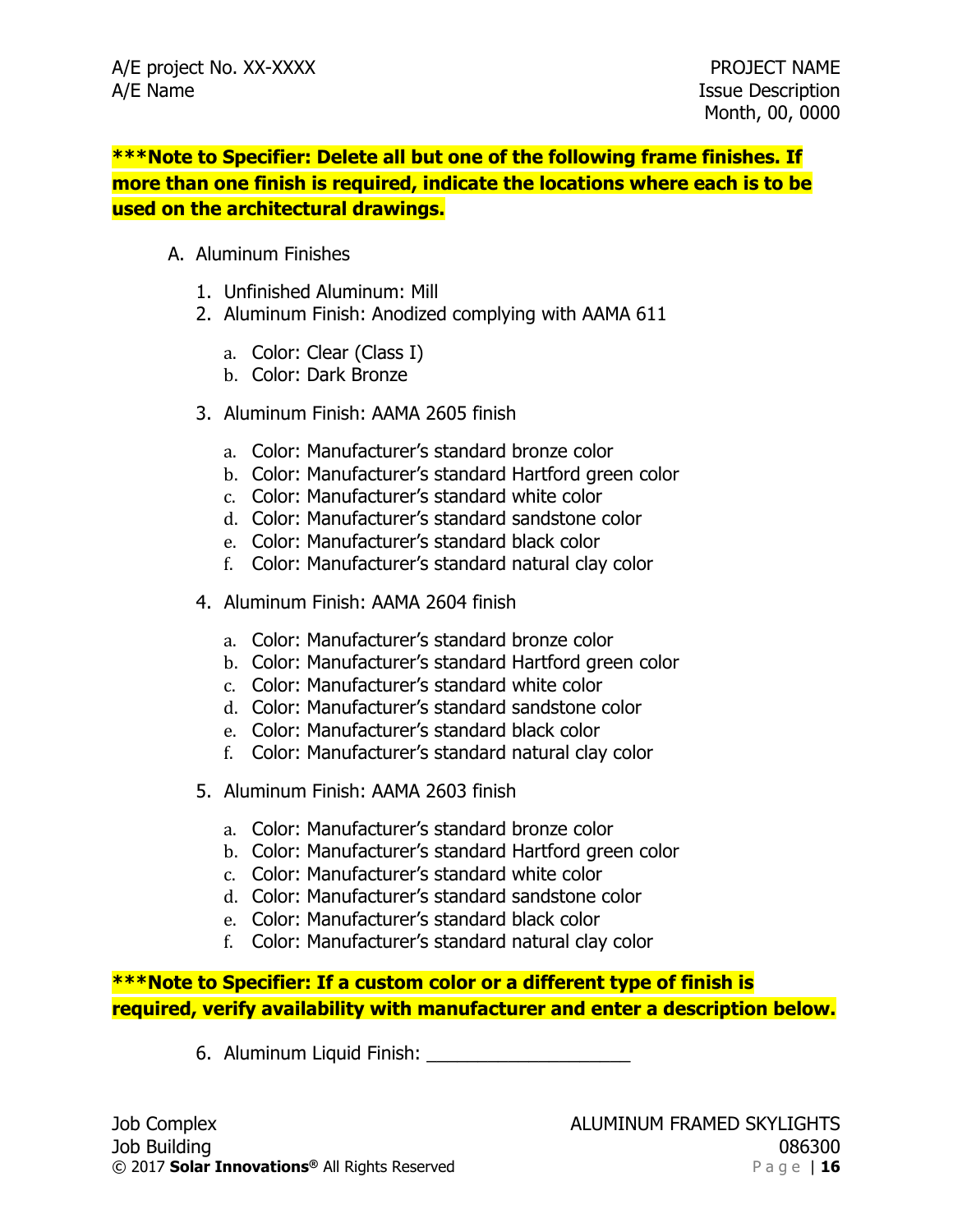- 7. Aluminum Powder Finish: \_\_\_\_\_\_\_\_\_\_\_\_\_\_\_\_\_\_\_\_
- 8. Aluminum Anodized Finish: \_\_\_\_\_\_\_\_\_\_\_\_\_\_\_\_\_\_\_\_
- 9. Metal Cladding: \_\_\_\_\_\_\_\_\_\_\_\_\_\_\_\_\_\_\_\_
- 10.Wood Interior: \_\_\_\_\_\_\_\_\_\_\_\_\_\_\_\_\_\_\_\_

# **\*\*\*Note to Specifier: Delete the following paragraph if no wood members are required.**

## 11.Wood Finish

- a. Manufacturer's standard water based sealer applied to minimize damage and discoloration during installation. Final sanding and finishing is by the other. It is the customer's responsibility to properly maintain the finish on the wood to preserve any warranty.
- b. ICA 3-coat clear sealer consisting of impregnating agent, base coat, and top coat.

## 2.05 FABRICATION

- A. Fabricate components in accordance with the shop drawings approved by the architect.
- B. All major fabrication shall be done at the manufacturing location and not onsite.
- C. Manufacturer shall remove all burrs and rough edges prior to finish application.
- D. Install all gaskets and tapes at factory, as reasonable.
- E. Disassemble only to the extent necessary for shipping and handling limitations.
- F. Manufacturer shall be notified of any field modification prior to the activity commencing.
- G. All welding shall comply with standards set forth by the American Welding Society.
- H. Grind exposed welds smooth and flush with adjacent surfaces before finishing; restore mechanical finish.
- I. Perform all work in a method that will meet or exceed industry standards.
- J. Isolation membrane materials shall be used to separate dissimilar metals to prevent galvanic corrosion/action between materials.
- K. Fabricate components to allow for accurate and rigid fit of joints and corners. Match components carefully ensuring continuity of line and design. Ensure joints and connections will be flush and weather tight. Ensure slip joints make full, tight contact and are weather tight.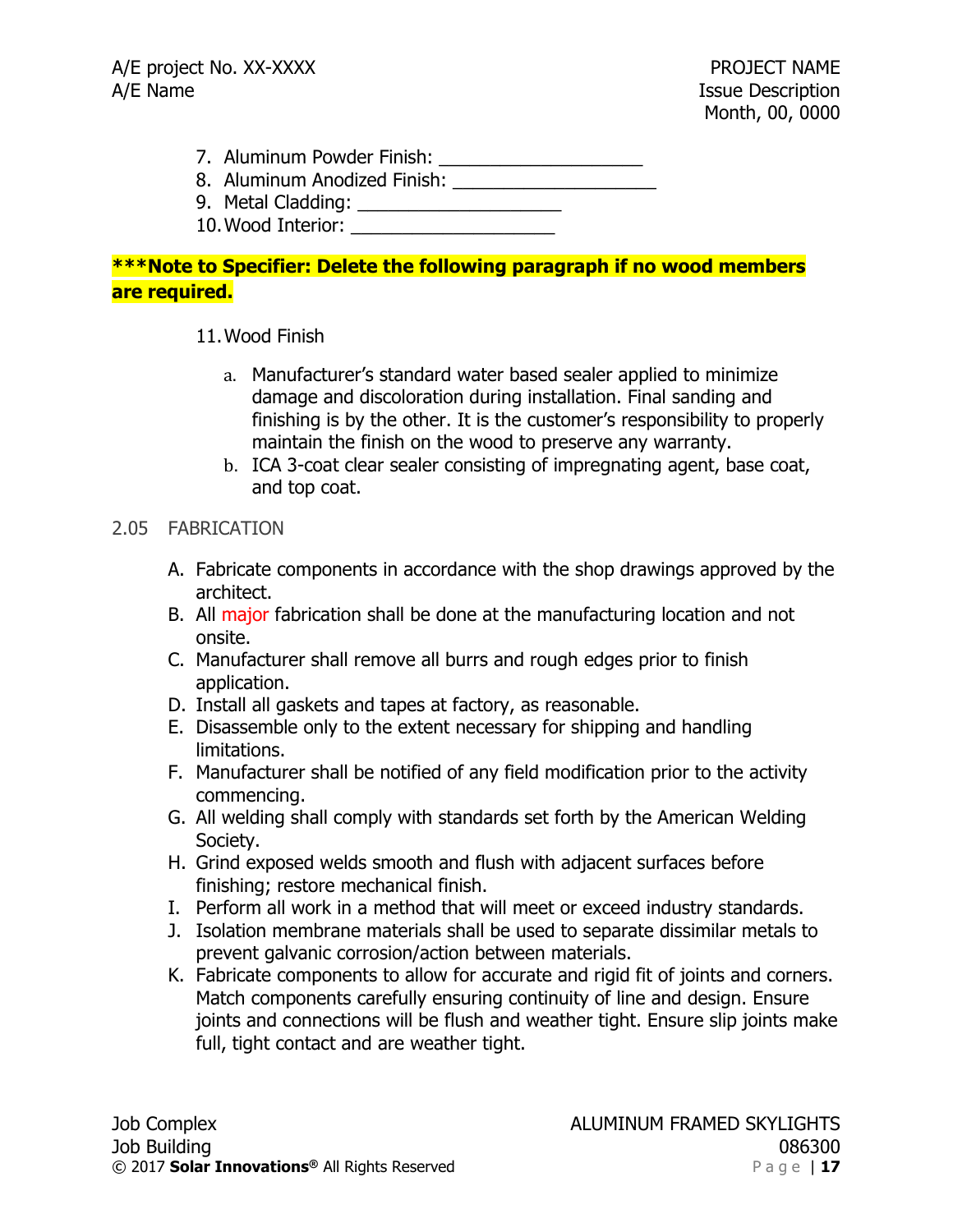# **\*\*\*Note to Specifier: Delete the following if internal reinforcing is not required for this project.**

- L. Steel Components
	- 1. Clean surfaces after fabrication and immediately prior to application of primer in accord with manufacturer's recommendations.
	- 2. Apply specified shop coat primer in accord with manufacturer's instructions to provide 1.0 mil (0.05mm) minimum dry film thickness
- M. Fabricate components true to detail and free from defects impairing appearance, strength or durability.
- N. Provide contoured exterior horizontal or purlin glazing retainers to minimize water, ice, and snow buildup.
- O. Reinforce components at anchorage and support points, joints, and attachment points for interfacing work.
- P. Accurately size glazing to fit openings allowing for clearances as set forth by the "Glazing Manual" published by the Flat Glass Marketing Association (FGMA).
- Q. Cut glass clean and carefully. Nicks and damaged edges will not be accepted. Replace all glass with damaged edges.

# **PART 3 EXECUTION**

### **\*\*\*Note to Specifier: This section is only applicable if Solar Innovations® installation is accepted.**

### 3.01 PREPARATION

- A. General contractor shall direct, supervise, and inspect all site work related to the skylight.
- B. Do not begin installation until substrates have been properly prepared and approved by manufacturer. Substrate preparation shall be done in strict accordance with the approved shop drawings.
- C. If substrate penetration is the responsibility of another installer, notify Architect of unsatisfactory preparation before proceeding.
- D. Thoroughly clean all surfaces and substrates prior to installation.
- E. Prepare surfaces using the method recommended by the manufacturer for achieving the best result for the substrate under the project conditions.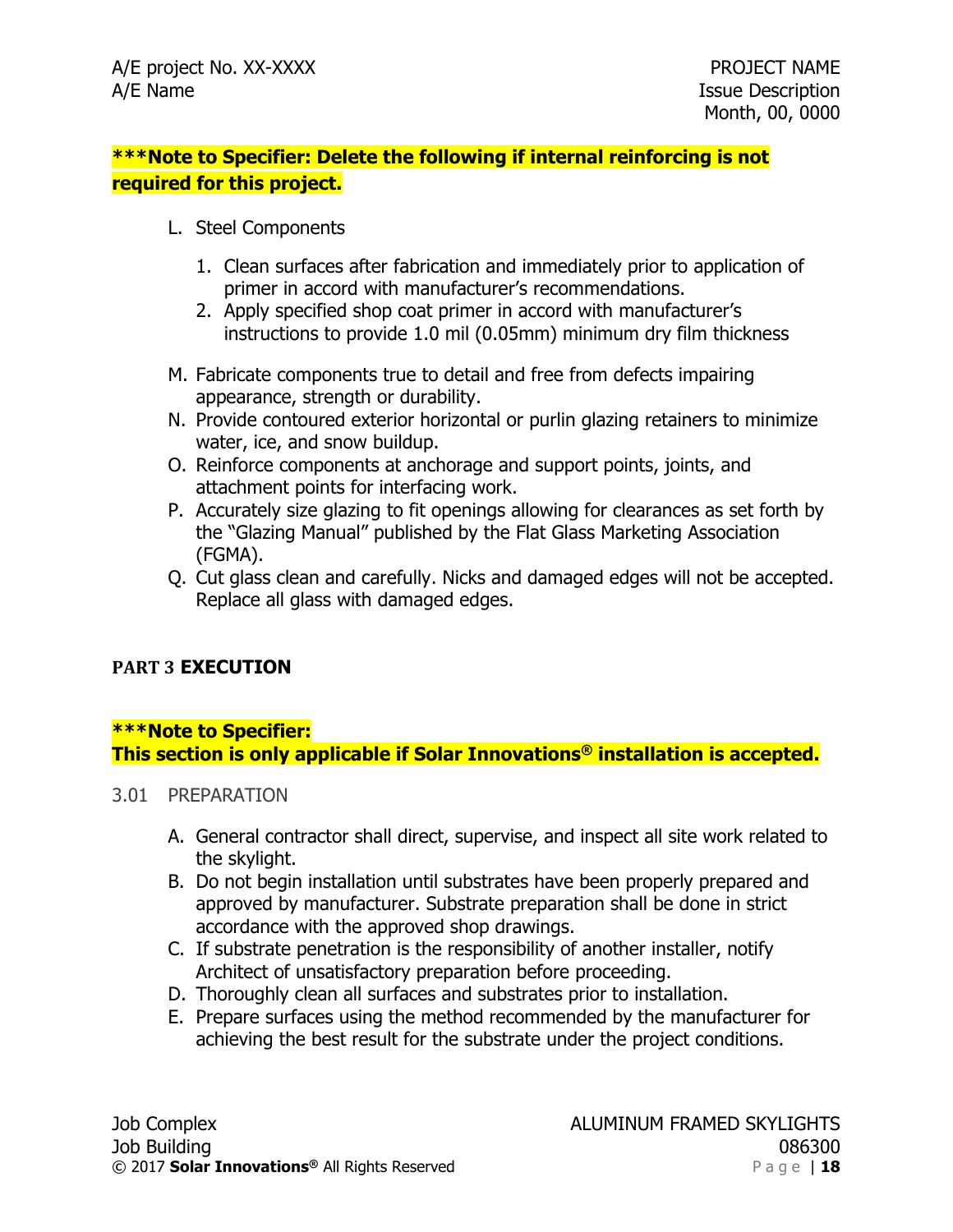### 3.02 INSTALLATION

- A. Installation of the skylight shall be done in accordance with approved shop drawings and manufacturer's instruction and installation manual(s).
- B. Separate dissimilar materials using nonconductive tape, paint, or other material not visible in finished work.
- C. Provide attachments and shims to permanently fasten system to building structure.
- D. Maintain dimensional tolerances and alignment with adjacent work.
- E. Anchor securely in place, allowing for required movement, including expansion and contraction.
- F. Install glazing sealants in accordance with manufacturer's instructions without exception, including surface preparations.
- G. Set sill members in bed of sealant. Set other members with internal sealants to provide weather tight construction.
- H. Install flashings, bent metal closures, corners, gutters, and other accessories as required or detailed.
- I. Clean surfaces and install sealant in accordance with sealant manufacturer's instructions and guidelines.

## 3.03 ADJUSTING AND CLEANING

- A. Adjust hinge set, locksets, and other hardware for proper operation. Lubricate using a suitable lubricant compatible with door and frame coatings.
- B. Remove temporary coverings and protection of adjacent work areas. Repair or replace damaged installed products. Clean installed products in accordance with manufacturer's instructions before owner's acceptance.
- C. Any abraded surface of the finish shall be cleaned and touched up with air dry paint, as approved and furnished by the window manufacture, in a color to match factory applied finish.
- D. Remove from project site, and legally dispose of construction debris associated with this work.
- E. Removable sill and head stop provide for greater serviceability of hardware without the need to remove the other panels.

## 3.04 HOUSEKEEPING

- A. Manufacturer shall deliver all related operating instructions, maintenance manuals, and warranty registration cards to the general contractor during the completion of the project.
- B. Installer shall protect installed products until completion of the installation from all construction debris and natural elements.